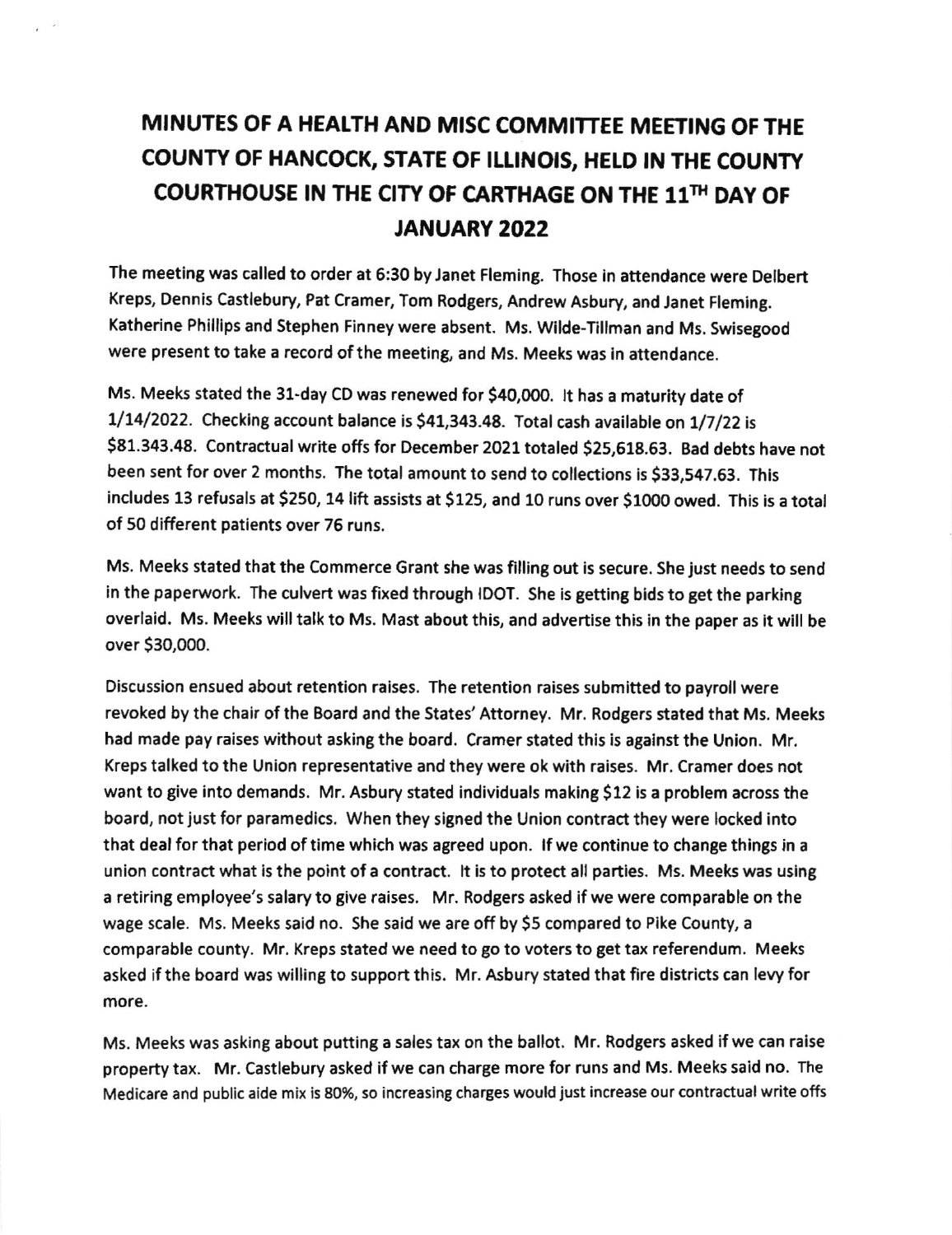and would not generate much additional cash. Mr. castlebury made a motion to direct Ms. Meeks to take this proposal of raislng sales tax to the finance committee next month to support the ambulance, Rodgers seconded.  $Ayes - 5$ .

Lucas devices were received and tralning on these devices is scheduled for January 20. Surrounding police departments, fire departments, first responders, and the hospital were invited to attend the training. There will be an article in the newspaper.

They have an overhead door bid from Southeast Iowa Overhead Door Specialists which was accepted, and the door has been ordered. A 50% down payment will be submitted with the February claims with the final payment being due at installation. Ms. Meeks has been duct taping the current one. Mr. Cramer suggested getting some sheet metal and attach it by pop riveting it.

There was discussion regarding the condition of the ambulances and the continuous repairs being done to them. Ms. Fleming stated she was hearing that the committee is in support of Ms. Meeks exploring how to gain revenue to purchase equipment, etc. Mr. Rodgers made <sup>a</sup> motion to buy a new ambulance to replace what we have with finance. He feels it is endangering people's lives. There was no second.

Ms. Meeks has talked with Ada and Theresa regarding transfers. They will be getting numbers together and give them to the committee.

The Siren grant is due on February 14 and could be up to S200,00O.

The animal control building is done. lt came in under budget. Ms. Fleming would like Mr. Wright to come to some meetings, and Mr. Cramer stated if he could come every 3 or 4 months that would be great.

There are 119 cases of COVID in Hancock County. They will be having COVID-19 tests starting January 18 on Tuesday, Wednesday, and Thursday mornings. Tests are free. They do not have to be just Hancock County residents. They have a 24-48-hour turnaround time. There will be an email coming out regarding an upcoming NARCAN training.

There was discussion regarding COVID and the new OSHA guidelines if it passes in the Supreme court. The board decided to wait and see what the Supreme Court decision is. They decided to use the COVID-19 Vaccination and Testing Emergenry Temporary Standard guidelines per OSHA. The plan needs to be implemented by February 9.

With claim 1 there was an issue with laptops and TV. Mr. Asbury wanted to know what this was for. Ms. Meeks stated they are replacements as they are outdated laptops. The TV is for the